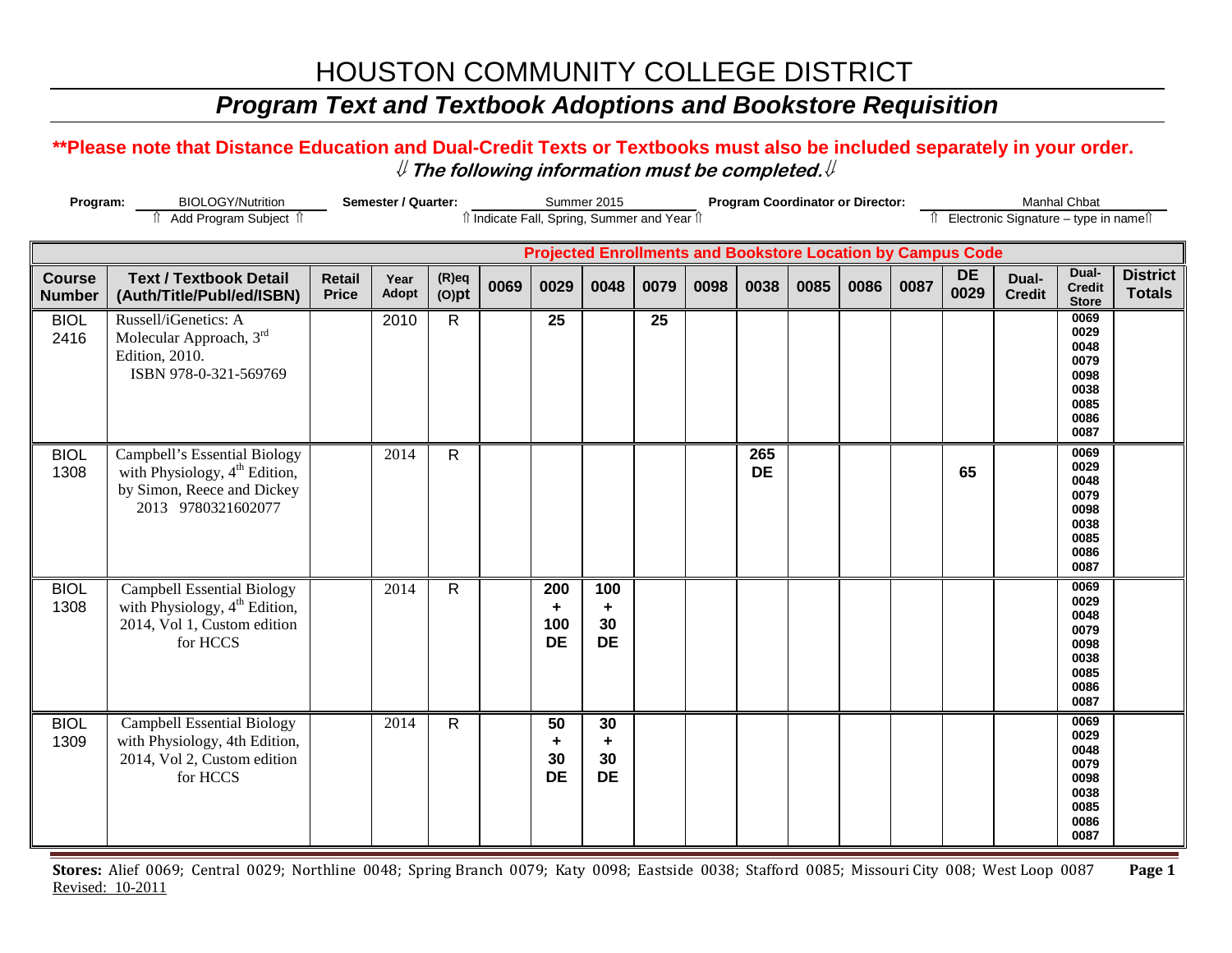## *Program Text and Textbook Adoptions and Bookstore Requisition*

#### **\*\*Please note that Distance Education and Dual-Credit Texts or Textbooks must also be included separately in your order.**  ⇓ **The following information must be completed.**⇓

| Program:<br><b>BIOLOGY/Nutrition</b><br>î Add Program Subject î |                                                                                                                                                                                         |                               | Semester / Quarter: |                      |      |                             | Summer 2015               | îl Indicate Fall, Spring, Summer and Year îl |      |                  | <b>Program Coordinator or Director:</b> |      |      |                                                                    | Manhal Chbat<br>î Electronic Signature - type in nameî |                                                                      |                                  |
|-----------------------------------------------------------------|-----------------------------------------------------------------------------------------------------------------------------------------------------------------------------------------|-------------------------------|---------------------|----------------------|------|-----------------------------|---------------------------|----------------------------------------------|------|------------------|-----------------------------------------|------|------|--------------------------------------------------------------------|--------------------------------------------------------|----------------------------------------------------------------------|----------------------------------|
|                                                                 |                                                                                                                                                                                         |                               |                     |                      |      |                             |                           |                                              |      |                  |                                         |      |      | <b>Projected Enrollments and Bookstore Location by Campus Code</b> |                                                        |                                                                      |                                  |
| <b>Course</b><br><b>Number</b>                                  | <b>Text / Textbook Detail</b><br>(Auth/Title/Publ/ed/ISBN)                                                                                                                              | <b>Retail</b><br><b>Price</b> | Year<br>Adopt       | $(R)$ eq<br>$(O)$ pt | 0069 | 0029                        | 0048                      | 0079                                         | 0098 | 0038             | 0085                                    | 0086 | 0087 | <b>DE</b><br>0026                                                  | Dual-<br><b>Credit</b>                                 | Dual-<br><b>Credit</b><br><b>Store</b>                               | <b>District</b><br><b>Totals</b> |
| <b>BIOL</b><br>1322                                             | Turley/Thompson, Nutrition<br>Your Life Science<br>9781285145587                                                                                                                        |                               | 2013                | $\mathsf{R}$         | 60   | 50<br>٠<br>100<br><b>DE</b> | 0<br>÷<br>60<br><b>DE</b> | 30                                           |      | 350<br><b>DE</b> | 60                                      |      |      |                                                                    |                                                        | 0069<br>0029<br>0048<br>0079<br>0098<br>0038<br>0085<br>0086<br>0087 |                                  |
| <b>BIOL</b><br>1406                                             | Campbell/Reece, Biology,<br>10 <sup>th</sup> edition/Pearson. 2014,<br>Reece/Urry/Cain/ Campbell<br>Biology, 10th edition<br>Benjamin Cummings, Vol 1<br><b>Custom Edition for HCCS</b> |                               | 2014                | $\mathsf{R}$         | 50   | 150<br>٠<br>60<br><b>DE</b> | 150                       | 120                                          | 100  | 100              | 100                                     |      | 50   |                                                                    |                                                        | 0069<br>0029<br>0048<br>0079<br>0098<br>0038<br>0085<br>0086<br>0087 |                                  |
| <b>BIOL</b><br>1406                                             | Biology 1406 Laboratory<br>Manual Blue Door<br>Publishing 2011<br>9781599843148                                                                                                         |                               | 2011                | $\mathsf{R}$         | 50   |                             | 150                       | 120                                          | 100  | 100              | 100                                     |      | 50   |                                                                    |                                                        | 0069<br>0029<br>0048<br>0079<br>0098<br>0038<br>0085<br>0086<br>0087 |                                  |
| <b>BIOL</b><br>1406                                             | Wagle, Turell//General<br>Biology I Lab manual: A<br>Hands-on<br><b>Experience//Royal Press</b>                                                                                         |                               | 2010                | $\mathsf{R}$         |      | 200                         |                           |                                              |      |                  |                                         |      |      |                                                                    |                                                        | 0069<br>0029<br>0048<br>0079<br>0098<br>0038<br>0085<br>0086<br>0087 |                                  |

**Stores:** Alief 0069; Central 0029; Northline 0048; Spring Branch 0079; Katy 0098; Eastside 0038; Stafford 0085; Missouri City 008; West Loop 0087 **Page 2** Revised: 10-2011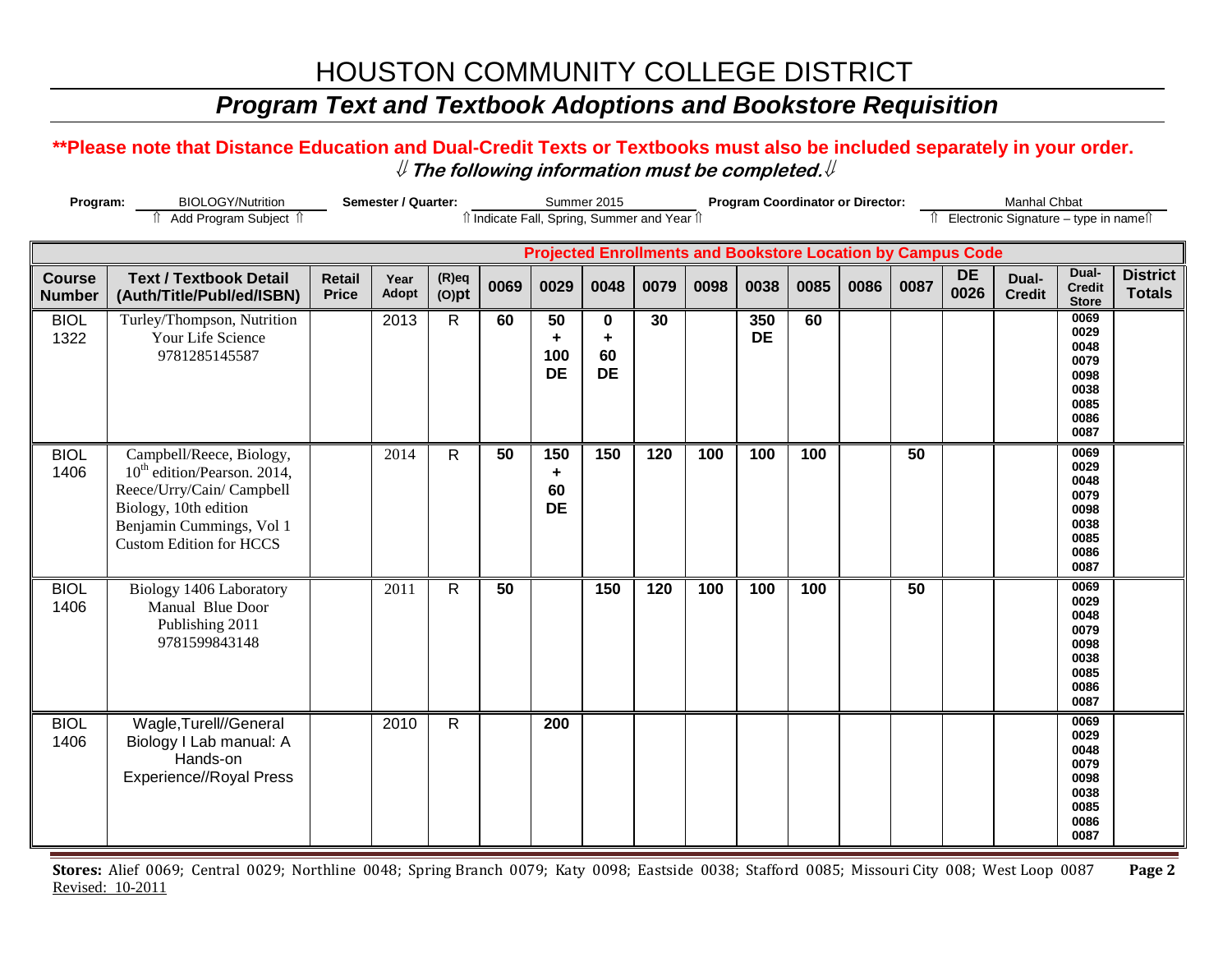### *Program Text and Textbook Adoptions and Bookstore Requisition*

### **\*\*Please note that Distance Education and Dual-Credit Texts or Textbooks must also be included separately in your order.**  ⇓ **The following information must be completed.**⇓

|                                | Program:<br><b>BIOLOGY/Nutrition</b><br>Add Program Subject îl                                                   |                               | <b>Semester / Quarter:</b> |                      |      |      | Summer 2015 | î Indicate Fall, Spring, Summer and Year î |      |      | <b>Program Coordinator or Director:</b> |      |      |                                                                    | <b>Manhal Chbat</b><br>Electronic Signature - type in names |                                                                      |                                  |
|--------------------------------|------------------------------------------------------------------------------------------------------------------|-------------------------------|----------------------------|----------------------|------|------|-------------|--------------------------------------------|------|------|-----------------------------------------|------|------|--------------------------------------------------------------------|-------------------------------------------------------------|----------------------------------------------------------------------|----------------------------------|
|                                |                                                                                                                  |                               |                            |                      |      |      |             |                                            |      |      |                                         |      |      | <b>Projected Enrollments and Bookstore Location by Campus Code</b> |                                                             |                                                                      |                                  |
| <b>Course</b><br><b>Number</b> | <b>Text / Textbook Detail</b><br>(Auth/Title/Publ/ed/ISBN)                                                       | <b>Retail</b><br><b>Price</b> | Year<br>Adopt              | $(R)$ eq<br>$(O)$ pt | 0069 | 0029 | 0048        | 0079                                       | 0098 | 0038 | 0085                                    | 0086 | 0087 | <b>DE</b><br>0029                                                  | Dual-<br><b>Credit</b>                                      | Dual-<br><b>Credit</b><br><b>Store</b>                               | <b>District</b><br><b>Totals</b> |
| <b>BIOL</b><br>1407            | Reece/Urry/Cain/ Campbell<br>Biology, 10th edition<br>Benjamin Cummings, Vol 2<br><b>Custom Edition for HCCS</b> |                               | 2014                       | $\mathsf{R}$         | 25   | 50   | 90          | 100                                        | 50   | 30   |                                         |      |      |                                                                    |                                                             | 0069<br>0029<br>0048<br>0079<br>0098<br>0038<br>0085<br>0086<br>0087 |                                  |
| <b>BIOL</b><br>1407            | Biology 1407 Laboratory<br>manual Blue Door Publishing<br>2011 9781599843131                                     |                               | 2011                       | $\mathsf{R}$         |      | 0    | 90          | 100                                        | 50   | 30   |                                         |      |      |                                                                    |                                                             | 0069<br>0029<br>0048<br>0079<br>0098<br>0038<br>0085<br>0086<br>0087 |                                  |
| <b>BIOL</b><br>1407            | Wagle,Turell//General<br>Biology II Lab manual: A<br>Hands-on Experience//Royal<br>Press<br>1st Edition, 2009    |                               | 2009                       | R                    |      | 50   |             |                                            |      |      |                                         |      |      |                                                                    |                                                             | 0069<br>0029<br>0048<br>0079<br>0098<br>0038<br>0085<br>0086<br>0087 |                                  |

⇓ **The following information must be completed.**⇓

| Program: | <b>BIOLOGY/Nutrition</b>                                           | Semester / Quarter: | Summer 2015<br><sup>1</sup> Indicate Fall, Spring, Summer and Year 1 | <b>Program Coordinator or Director:</b> | Manhal Chbat<br>Electronic Signature – type in names |  |  |  |  |  |  |  |  |  |
|----------|--------------------------------------------------------------------|---------------------|----------------------------------------------------------------------|-----------------------------------------|------------------------------------------------------|--|--|--|--|--|--|--|--|--|
|          | <b>Projected Enrollments and Bookstore Location by Campus Code</b> |                     |                                                                      |                                         |                                                      |  |  |  |  |  |  |  |  |  |

**Stores:** Alief 0069; Central 0029; Northline 0048; Spring Branch 0079; Katy 0098; Eastside 0038; Stafford 0085; Missouri City 008; West Loop 0087 **Page 3** Revised: 10-2011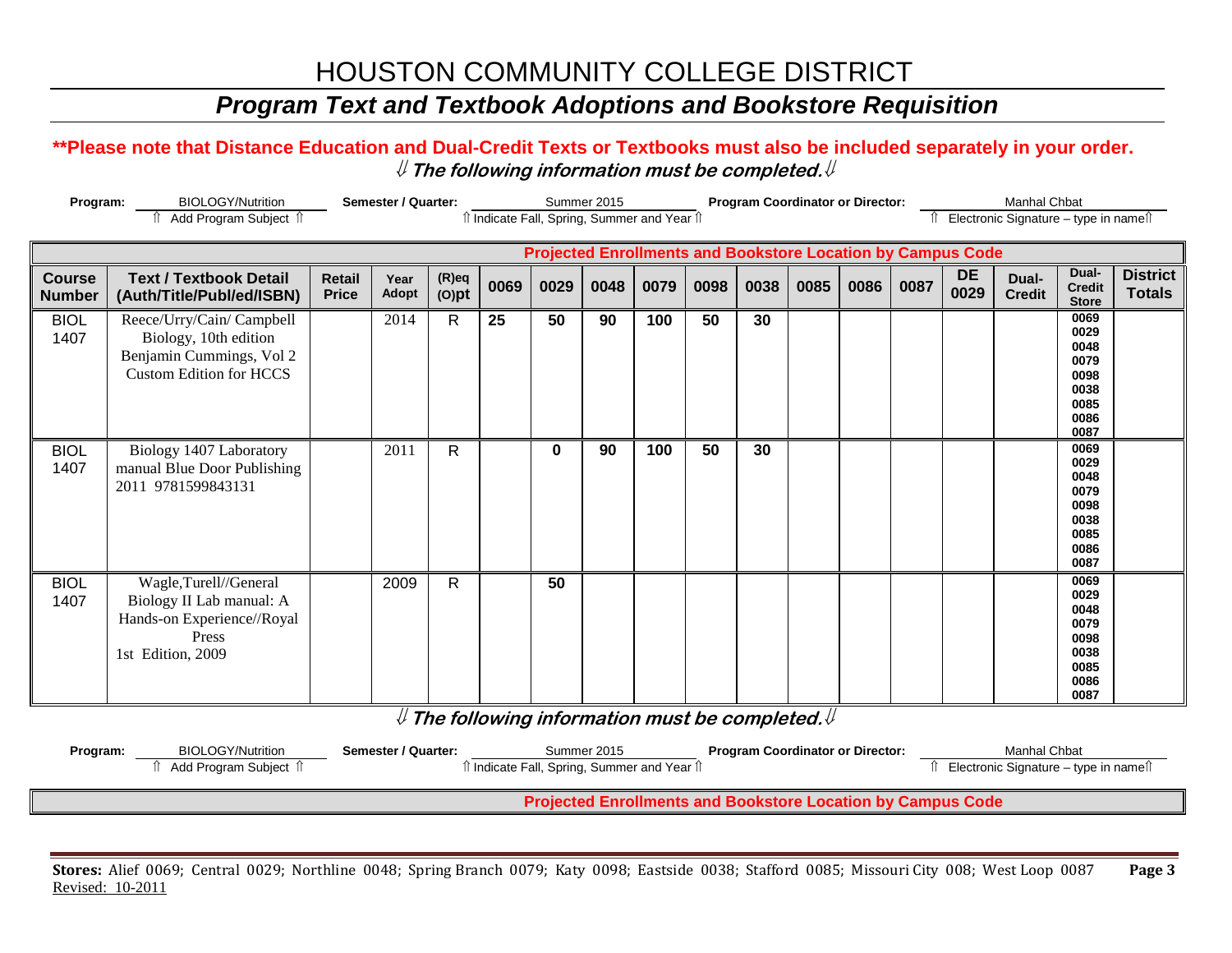## *Program Text and Textbook Adoptions and Bookstore Requisition*

### **\*\*Please note that Distance Education and Dual-Credit Texts or Textbooks must also be included separately in your order.**

| <b>Course</b><br><b>Number</b> | <b>Text / Textbook Detail</b><br>(Auth/Title/Publ/ed/ISBN)                                                                                      | <b>Retail</b><br><b>Price</b> | Year<br>Adopt | $(R)$ eq<br>$(O)$ pt | 0069 | 0029                         | 0048                        | 0079 | 0098 | 0038             | 0085 | 0086 | 0087 | <b>DE</b><br>0029 | Dual-<br><b>Credit</b> | Dual-<br><b>Credit</b><br><b>Store</b>                               | <b>District</b><br><b>Totals</b> |
|--------------------------------|-------------------------------------------------------------------------------------------------------------------------------------------------|-------------------------------|---------------|----------------------|------|------------------------------|-----------------------------|------|------|------------------|------|------|------|-------------------|------------------------|----------------------------------------------------------------------|----------------------------------|
| <b>BIOL</b><br>2420            | Microbiology with Disease<br>by Taxonomy, Bauman,<br>Pearson Publ, 4 <sup>th</sup> Ed, 2014                                                     |                               | 2014          | R.                   |      | 75<br>÷<br>25<br><b>DE</b>   |                             |      |      | 80               |      |      | 40   |                   |                        | 0069<br>0029<br>0048<br>0079<br>0098<br>0038<br>0085<br>0086<br>0087 |                                  |
| <b>BIOL</b><br>2402            | <b>Anatomy and Physiology</b><br>Saladin, The Unity of Form<br>and Function, 7 <sup>th</sup> Ed. Volume<br>2 (special split edition HCC-<br>SW) |                               | 2013          | $\mathsf{R}$         |      |                              |                             |      |      |                  | 75   |      | 25   |                   |                        | 0069<br>0029<br>0048<br>0079<br>0098<br>0038<br>0085<br>0086<br>0087 |                                  |
| <b>BIOL</b><br>2401            | <b>Anatomy and Physiology</b><br>Saladin, The Unity of Form<br>and Function, 7 <sup>th</sup> Ed. Volume<br>1 (special split edition HCC-<br>SW) |                               | 2013          | $\mathsf{R}$         |      |                              |                             |      |      |                  | 100  |      | 50   |                   |                        | 0069<br>0029<br>0048<br>0079<br>0098<br>0038<br>0085<br>0086<br>0087 |                                  |
| <b>BIOL</b><br>2401            | Fundamentals of Anatomy &<br>Physiology, Martini, Nath,<br>Bartholomew, 10 <sup>th</sup> Ed, 2014,<br>Pearson<br>,,                             |                               | 2012          | $\mathsf{R}$         | 50   | 125<br>÷.<br>50<br><b>DE</b> | 200<br>÷<br>60<br><b>DE</b> | 120  | 100  | $\overline{125}$ |      |      | 200  |                   |                        | 0069<br>0029<br>0048<br>0079<br>0098<br>0038<br>0085<br>0086<br>0087 |                                  |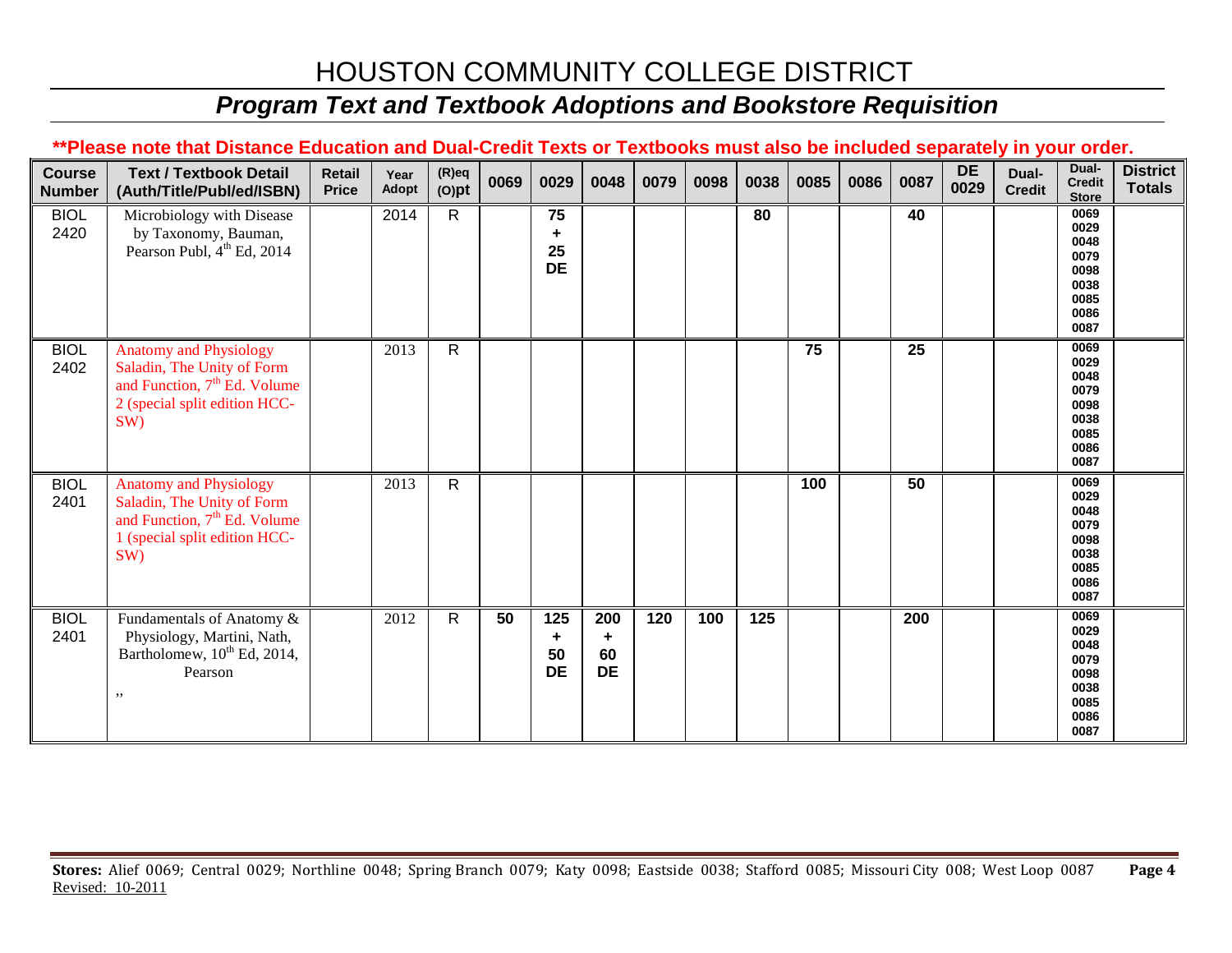## *Program Text and Textbook Adoptions and Bookstore Requisition*

|                                | **Please note that Distance Education and Dual-Credit Texts or Textbooks must also be included separately in your order.                                                                                                                                               |                               |               |                      |      |                              |      |      |      |      |      |      |      |                   |                        |                                                                      |                                  |
|--------------------------------|------------------------------------------------------------------------------------------------------------------------------------------------------------------------------------------------------------------------------------------------------------------------|-------------------------------|---------------|----------------------|------|------------------------------|------|------|------|------|------|------|------|-------------------|------------------------|----------------------------------------------------------------------|----------------------------------|
| <b>BIOL</b><br>2401            | Keating, Wiersema/<br>Anatomy and Physiology 1<br>Lab Manual/ University copy<br>Center, 3 <sup>rd</sup> edition 1997<br>ISBN 089641-198-2                                                                                                                             |                               | 2000          | R                    | 50   |                              | 200  | 120  | 100  |      |      |      |      |                   |                        | 0069<br>0029<br>0048<br>0079<br>0098<br>0038<br>0085<br>0086<br>0087 |                                  |
|                                | ${\mathbb U}$ The following information must be completed. ${\mathbb U}$                                                                                                                                                                                               |                               |               |                      |      |                              |      |      |      |      |      |      |      |                   |                        |                                                                      |                                  |
|                                | <b>BIOLOGY/Nutrition</b><br><b>Semester / Quarter:</b><br>Summer 2015<br><b>Program Coordinator or Director:</b><br><b>Manhal Chbat</b><br>Program:<br>î Add Program Subject î<br>îl Indicate Fall, Spring, Summer and Year îl<br>Electronic Signature - type in names |                               |               |                      |      |                              |      |      |      |      |      |      |      |                   |                        |                                                                      |                                  |
|                                | <b>Projected Enrollments and Bookstore Location by Campus Code</b>                                                                                                                                                                                                     |                               |               |                      |      |                              |      |      |      |      |      |      |      |                   |                        |                                                                      |                                  |
| <b>Course</b><br><b>Number</b> | <b>Text / Textbook Detail</b><br>(Auth/Title/Publ/ed/ISBN)                                                                                                                                                                                                             | <b>Retail</b><br><b>Price</b> | Year<br>Adopt | $(R)$ eq<br>$(O)$ pt | 0069 | 0029                         | 0048 | 0079 | 0098 | 0038 | 0085 | 0086 | 0087 | <b>DE</b><br>0029 | Dual-<br><b>Credit</b> | Dual-<br><b>Credit</b><br><b>Store</b>                               | <b>District</b><br><b>Totals</b> |
| <b>Biol</b><br>2401            | Human Anatomy and<br>Physiology 1 BIOL 2401<br>Lab Manual<br>Johnson-Murray and Wagle,<br>$5th$ edition, 2013<br>Royal Publishing                                                                                                                                      |                               | 2013          | $\mathsf{R}$         |      | 175                          | 0    |      |      | 125  |      |      | 200  |                   |                        | 0069<br>0029<br>0048<br>0079<br>0098<br>0038<br>0085<br>0086<br>0087 |                                  |
| <b>Biol</b><br>2402            | Fundamentals of Anatomy &<br>Physiology, Martini, Nath,<br>Bartholomew, 10 <sup>th</sup> Ed, 2012,<br>Pearson                                                                                                                                                          |                               | 2012          | R                    |      | 125<br>٠.<br>50<br><b>DE</b> |      |      |      | 75   |      |      |      |                   |                        | 0069<br>0029<br>0048<br>0079<br>0098<br>0038<br>0085                 |                                  |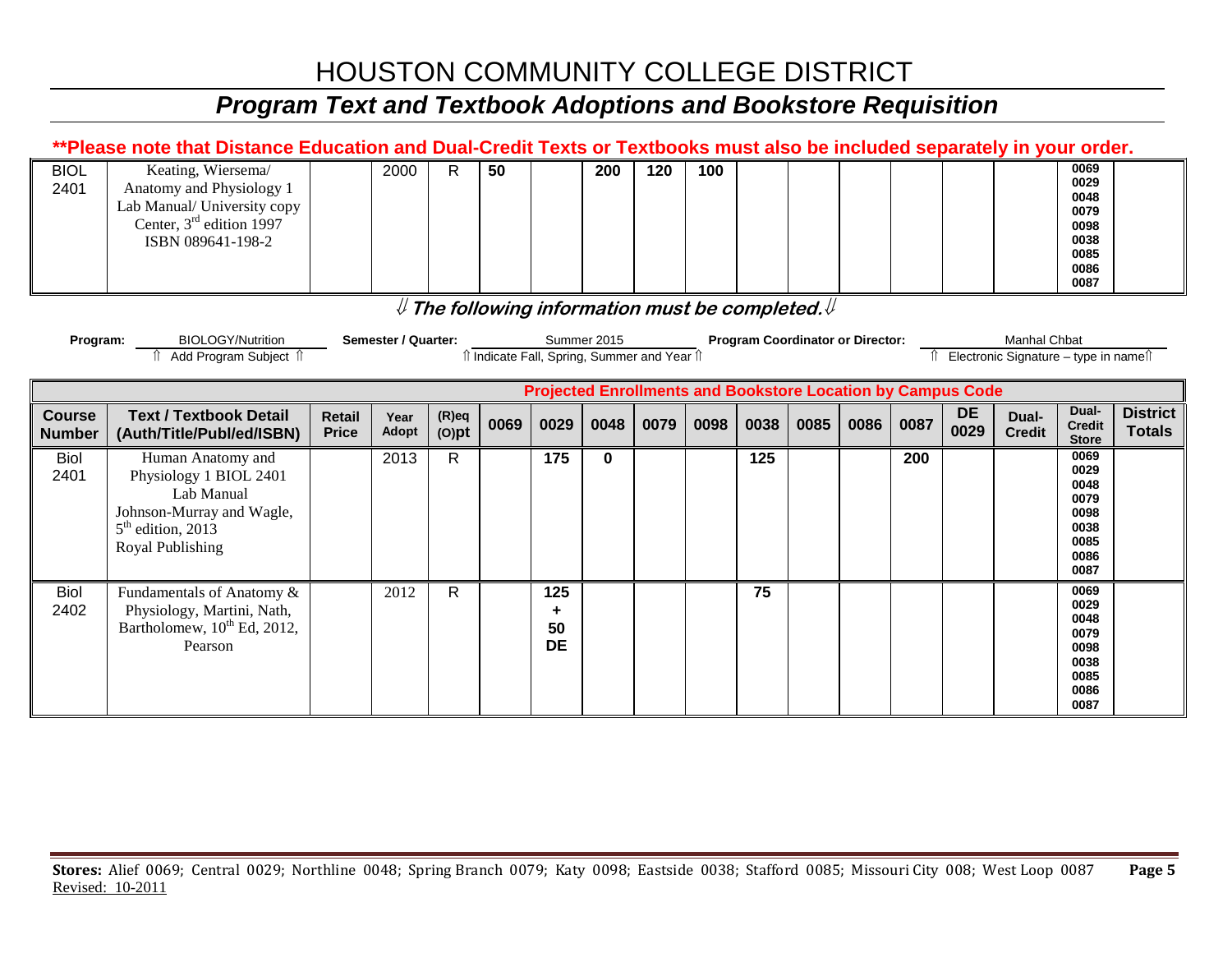## *Program Text and Textbook Adoptions and Bookstore Requisition*

### **\*\*Please note that Distance Education and Dual-Credit Texts or Textbooks must also be included separately in your order.**

| <b>Biol</b> | Keating, Wiersema,            | 2000 | R | 50 | 200 | 120 | 100 |  |  |  | 0069 |  |
|-------------|-------------------------------|------|---|----|-----|-----|-----|--|--|--|------|--|
| 2402        | Anatomy and Phys II           |      |   |    |     |     |     |  |  |  | 0029 |  |
|             |                               |      |   |    |     |     |     |  |  |  | 0048 |  |
|             | Laboratory Manual             |      |   |    |     |     |     |  |  |  | 0079 |  |
|             | 3 rd edition (Pink Paper      |      |   |    |     |     |     |  |  |  | 0098 |  |
|             | back)                         |      |   |    |     |     |     |  |  |  | 0038 |  |
|             | <b>University Copy Center</b> |      |   |    |     |     |     |  |  |  | 0085 |  |
|             |                               |      |   |    |     |     |     |  |  |  | 0086 |  |
|             | 1997                          |      |   |    |     |     |     |  |  |  | 0087 |  |
|             |                               |      |   |    |     |     |     |  |  |  |      |  |

### ⇓ **The following information must be completed.**⇓

| Program:                       | <b>BIOLOGY/Nutrition</b><br>Add Program Subject î                                                                                |                               | Semester / Quarter: |                      | î Indicate Fall, Spring, Summer and Year î |                      | Summer 2015            |      |      |      | <b>Program Coordinator or Director:</b> |      |      |                   | <b>Manhal Chbat</b><br>Electronic Signature – type in name $\hat{I}$ |                                                              |                                  |
|--------------------------------|----------------------------------------------------------------------------------------------------------------------------------|-------------------------------|---------------------|----------------------|--------------------------------------------|----------------------|------------------------|------|------|------|-----------------------------------------|------|------|-------------------|----------------------------------------------------------------------|--------------------------------------------------------------|----------------------------------|
|                                | <b>Projected Enrollments and Bookstore Location by Campus Code</b>                                                               |                               |                     |                      |                                            |                      |                        |      |      |      |                                         |      |      |                   |                                                                      |                                                              |                                  |
| <b>Course</b><br><b>Number</b> | <b>Text / Textbook Detail</b><br>(Auth/Title/Publ/ed/ISB                                                                         | <b>Retail</b><br><b>Price</b> | Year<br>Adopt       | $(R)$ eq<br>$(O)$ pt | 0069                                       | 0029                 | 0048                   | 0079 | 0098 | 0038 | 0085                                    | 0086 | 0087 | <b>DE</b><br>0029 | Dual-<br><b>Credit</b>                                               | Dual-<br><b>Credit</b><br><b>Store</b>                       | <b>District</b><br><b>Totals</b> |
| Biol<br>2402                   | Human Anatomy and<br>Physiology 1 BIOL 2402<br>lab Manual<br>Johnson-Murray and<br>Wagle, 3rd edition, 2013.<br>Royal Publishing |                               | 2013                | R                    |                                            | 100<br>$+50$<br>(DE) |                        |      |      | 75   |                                         |      | 200  |                   |                                                                      | 0069<br>0029<br>0048<br>0079<br>0098<br>0038<br>0085<br>0086 |                                  |
| <b>Biol</b><br>2420            | Talaro/Foundations in<br>Microbiology, $9th$ edition<br>McGraw-Hill                                                              |                               | 2013                | R                    |                                            |                      | 200<br>60<br><b>DE</b> | 100  | 75   |      | 100                                     |      | 25   |                   |                                                                      | 0069<br>0029<br>0048<br>0079<br>0098<br>0038<br>0085         |                                  |